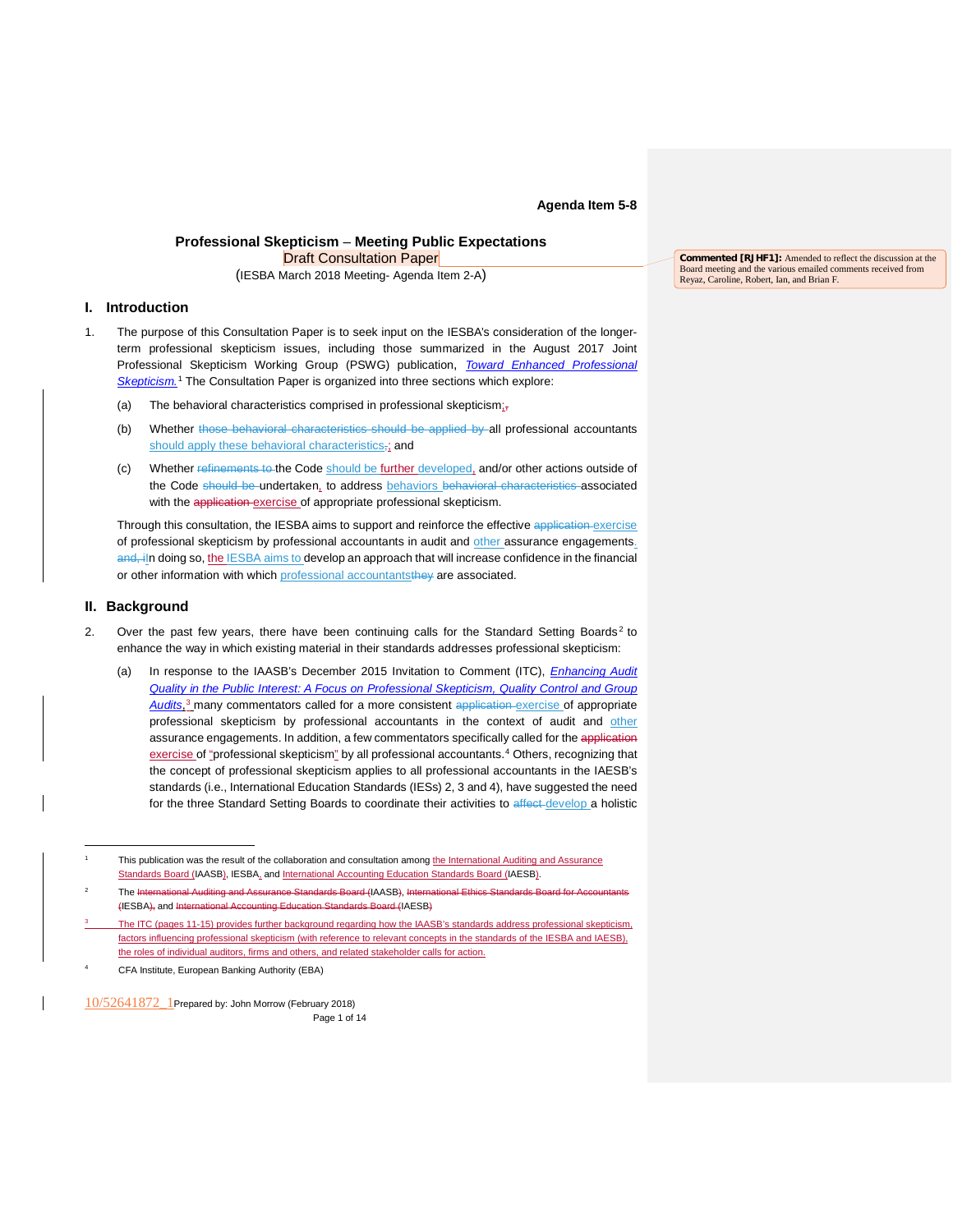approach to the topic of professional skepticism across the various standards promulgated by each of the respective boards.<sup>[5](#page-1-0)</sup>

- (b) Separately, in responding to IESBA Exposure Drafts (EDs), <sup>[6](#page-1-1)</sup> some a stakeholders<sup>[7](#page-1-2)</sup> suggested that the IESBA consider how the Code should address professional skepticism beyond audit and other assurance engagements. Those-This stakeholders expressed the view that the concept of "professional skepticism" should be relevant to all professional accountants – not just professional accountants who perform audit and other assurance engagements.
- (c) The view that all professional accountants should  $\frac{ap \log p}{p}$  exercise "professional skepticism" has also been expressed independently of the most recent IESBA EDs and actively promoted by others - in particular, the International Forum of Independent Audit Regulators (IFIAR) as well as the Public Interest Oversight Board (PIOB), and a number of representatives of the IAASB and IESBA Consultative Advisory Groups (CAGs).<sup>[8](#page-1-3)</sup> Some of these stakeholders are of the view that preparers and others in the financial reporting supply chain should also be required to apply exercise "professional skepticism" because "auditors cannot be expected to detect and resolve all problems as part of the audit and at the very end of the process."<sup>[9](#page-1-4)</sup> Appendix  $21$  sets out the approach to professional skepticism taken by a number of other international and national standard setters and other organizations.
- 3. In considering the detailed comments of stakeholders summarized above, it appears to the IESBA that professional skepticism is appears to be a term used to encompass a variety of behavioral characteristics. Additionally, it appears that professional skepticism may mean something different to different people - particularly in relation to how it should apply to professional accountants who practice in different areas (e.g., audits, non-audit services, preparing financial statements, management oversight, and governance). Other than in the audit and assurance context, there is no definition of professional skepticism<sup>10</sup>. It is a difficult concept to define in a way that is easy to understand and generally accepted by both the profession and other stakeholders.
- 4. In the *[International Code of Ethics for Professional Accountants,](http://www.ethicsboard.org/system/files/meetings/files/IEBSA-Restructured-Code-Approved-Text-Clean-final_1.pdf) (including International [Independence Standards\)](http://www.ethicsboard.org/system/files/meetings/files/IEBSA-Restructured-Code-Approved-Text-Clean-final_1.pdf)* ("the restructured Code"), there are limited references to professional skepticism, and they only exist in the context of independence standards applicable to audit and other assurance engagements. There is no reference to, nor general requirement that all professional accountants apply exercise professional skepticism.

See minutes of **IESBA CAG [meeting,](http://www.ethicsboard.org/system/files/meetings/files/Agenda-Item-A-Draft-March-2017-IESBA-CAG-Minutes.pdf) March 2017.** 

j

<span id="page-1-5"></span><span id="page-1-4"></span><span id="page-1-3"></span><span id="page-1-2"></span><sup>10</sup> Whilst the IAESB's standards refer to professional skepticism in a broad context, and not just in relation to audit or assurance, the definition used in the IESs is the same as that used by the IAASB in its standards.

> 10/52641872\_1Agenda Item 2-A Page 2 of 14

<sup>5</sup> Accountancy Europe (AE), Chartered Accountants Australia and New Zealand (CAANZ), Grant Thornton International, Haut Conseil du Commissariat aux Comptes (H3C), IFAC Professional Accountants in Business (PAIB) Committee, Wirtschaftsprüferkammer (WPK)

<span id="page-1-0"></span><sup>6</sup> IESBA Exposure Drafts: *[Proposed Changes to Certain Provisions of the Code Addressing the Long Association of Personnel](https://www.ifac.org/publications-resources/proposed-changes-certain-provisions-code-addressing-long-association-personne)  [with an Audit or Assurance Client](https://www.ifac.org/publications-resources/proposed-changes-certain-provisions-code-addressing-long-association-personne)*; and *[Proposed Changes to Part C of the Code Addressing Presentation of Information and](https://www.ifac.org/publications-resources/proposed-changes-part-c-code-addressing-presentation-information-and-pressure)  [Pressure to Breach the Fundamental Principles.](https://www.ifac.org/publications-resources/proposed-changes-part-c-code-addressing-presentation-information-and-pressure)*

<sup>7</sup> The International Organization of Securities Commissions [\(IOSCO\)](http://www.ifac.org/system/files/publications/exposure-drafts/comments/41.IOSCO.pdf)

<span id="page-1-1"></span><sup>8</sup> For example, the International Accounting Standards Board, International Corporate Governance Network, and Basel Committee on Banking Supervision. See also, the September 2016 minutes of the joint IAASB and IESBA CAGs relating to the topic of Professional Skepticism, available at on the IESBA's [website.](http://www.ethicsboard.org/system/files/meetings/files/20160913-IESBA-IAASB-CAG-Final-Minutes-of-September-2016-Joint-Session-Minutes.pdf.)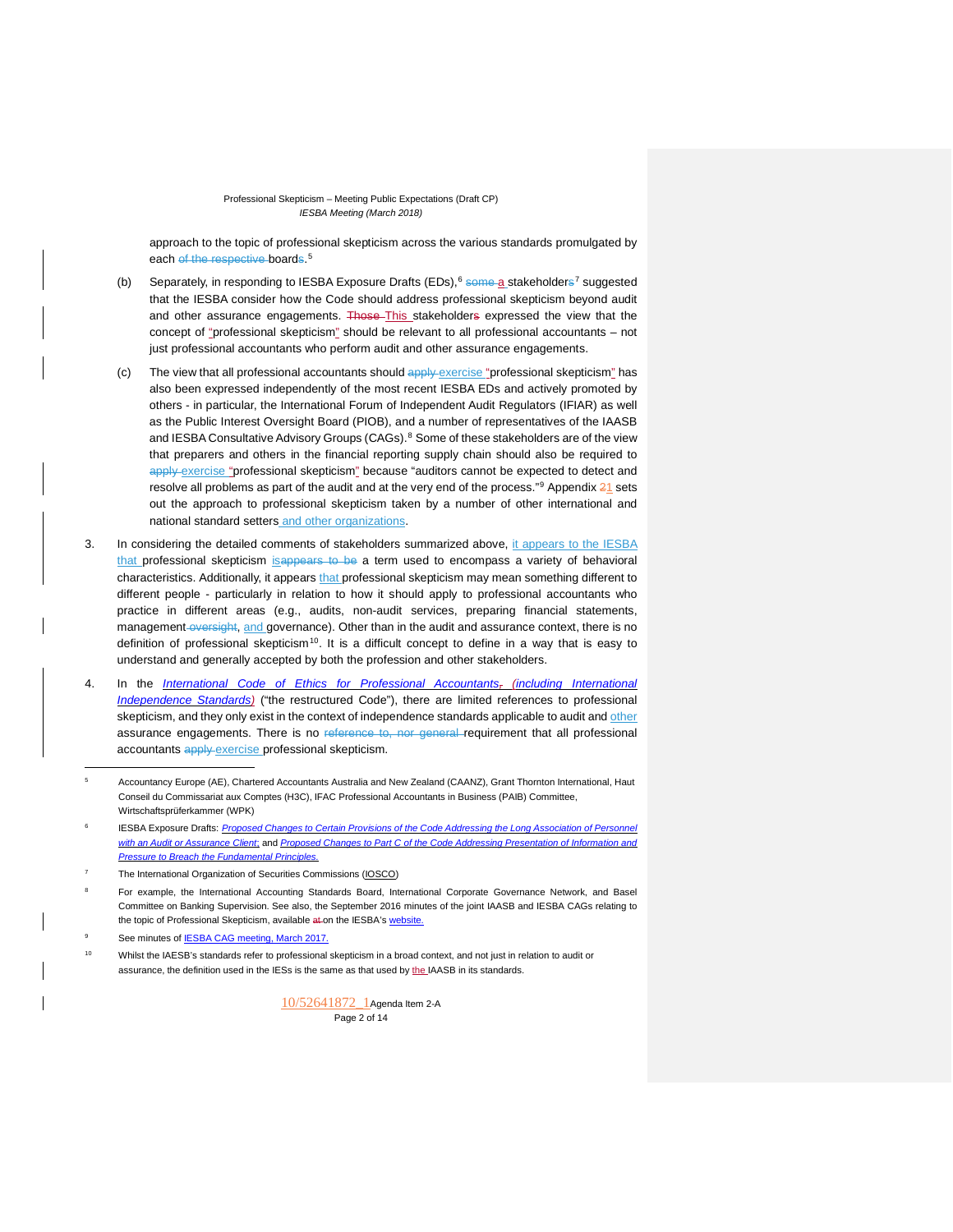# **III. Invitation to Comment**

### **The Behavioral Characteristics Comprised in Professional Skepticism**

- 5. Public and private organizations depend on professional accountants to perform a wide range of services, often in connection with information generated by and about the organization. The IESBA believes that, amongst a number of factors<sup>11</sup>, the public expects information with which a professional accountant is associated to have been prepared with the benefit of the professional accountant's skills and experience so that that information can be relied upon for its intended use.
- 6. Additionally, there appear to be public expectations as to the **manner** in which such skills and experience are applied. A concept used by some to describe the expected manner or approach to be applied by professional accountants is "with professional skepticism".
- 7. To obtain a clearer understanding of expectations expressed by some in relation to the concept of "professional skepticism" in this more general context, a detailed review of the various consultation responses described in paragraph 42 above was carried out by the IESBA's Professional Skepticism Working Group to determine the particular behaviors and actions expected of professional accountants generally. From this detailed review, it appears that these commentators believe that professional accountants should:
	- Obtain and understand information relevant for making reliable judgments based on facts and circumstances known to them.
	- Make informed challenges of views developed by others.
	- Be sensitive to the integrity of information, including the provenance of the information and the appropriateness of its presentation.
	- Withhold judgment pending thoughtful consideration of all known and relevant available information.
	- Be alert to potential bias or other impediments to the proper application exercise of professional judgment.
	- Have the ability and willingness to stand their ground when facing pressure to do otherwise<sup>12</sup>.
- 8. Having reflected on the analysis summarized in paragraph 7 above, the IESBA believes that professional skepticism has in many respects become a "catch all" term that is used inconsistently to capture the behaviors and actions that the public expects professional accountants to demonstrate when performing professional activities.
- 9. Because of the disparate ways in which the term professional skepticism is used, the IESBA has sought to articulate the behavioral expectedations by the public of has for all professional accountants that hasve led to the calls for all professional accountants to apply exercise "professional skepticism." Such expectations also serves as a means to examine more specifically root causes giving rise to the concerns that professional accountants, especially auditors, do not apply exercise appropriate professional skepticism.

j

10/52641872\_1Agenda Item 2-A Page 3 of 14

<span id="page-2-1"></span><span id="page-2-0"></span>Other factors include integrityhonesty and professional competence.

See ICAS, "Moral [Courage,"](https://www.icas.com/ethics/moral-courage) Power of One series, for a discussion of the concept of "moral courage."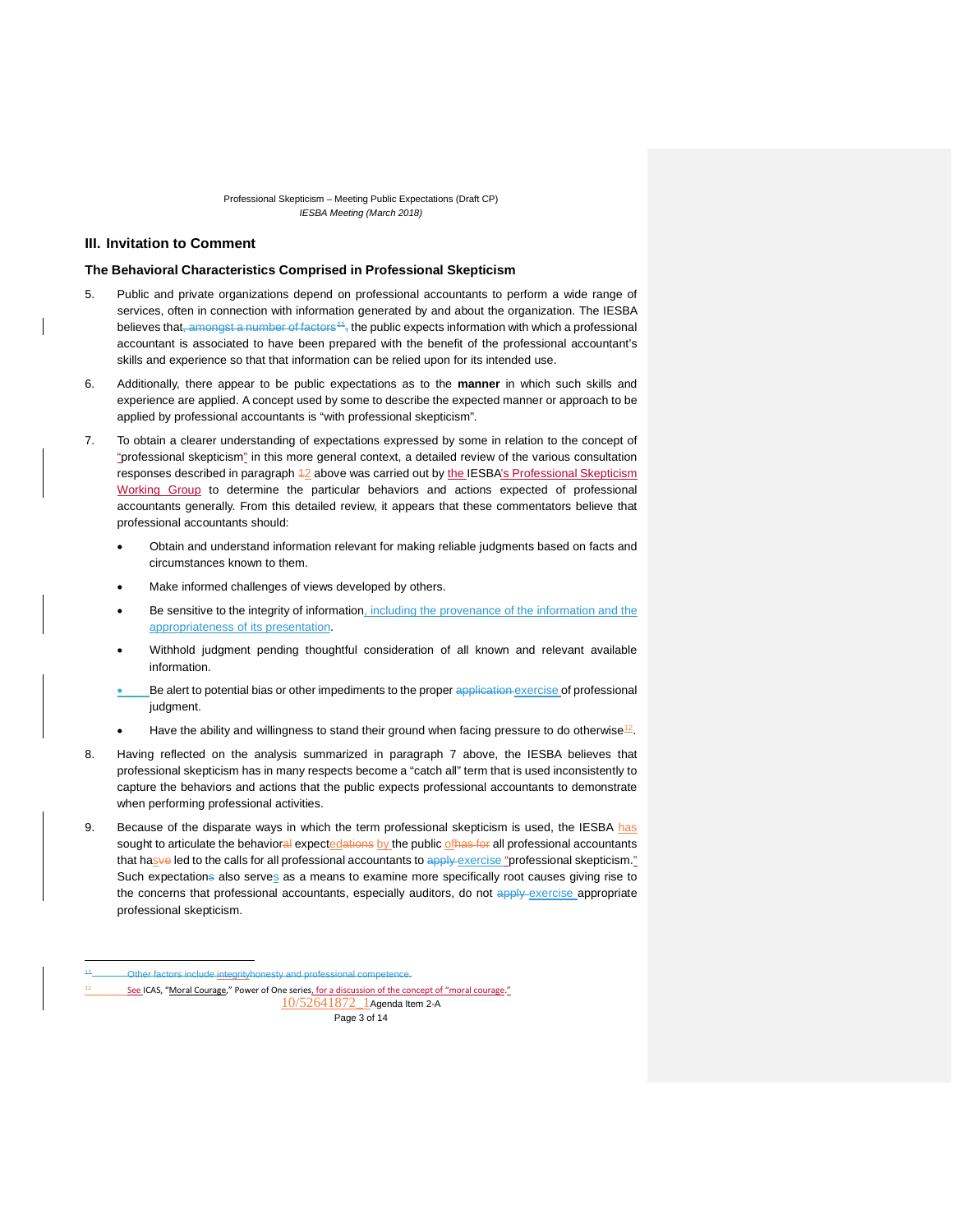- 10. Whether it is appropriate to expect all professional accountants to apply all or any of the characteristics and actions identified in paragraph 7 depends upon the nature and context of the work being undertaken and the nature of the particular role or position of the professional accountant. Against this background, It appears to the IESBA believes that the appropriate articulation of the behavior expected of professional accountants is that they shouldare expected to:
	- (a) Approach professional activities with an impartial and diligent mindset; and
	- (b) Apply thatis mindset, together with and relevant professional expertise, to the evaluatione of information with which they are associated.

It is appropriate to note that this articulation of the behavior expected of all professional accountants would apply to information of any nature with which the professional accountant is associated. As a result, in addition to promoting integrity throughout the financial reporting supply chain, it will address the responsibility of professional accountants when assembling and reporting on data of a nonfinancial nature (as is increasingly the case).

- 11. For the avoidance of doubt, the behavior expected of all professional accountants would be expected to apply to those professional accountants undertaking audit and other assurance engagements. That is because the IESBA believes that such behavior is compatible with and supportive of the exercise of professional skepticism as defined in the IAASB's auditing and assurance standards.
- 11.12. Commentators acknowledge, and numerous research papers and topical articles indicate, that an important aspect of applying exercising appropriate professional skepticism in an audit context is the professional accountant's ability to identify and respond to bias, preconceptions, pressure and other impediments. Such impediments also impact the ability of a professional accountant to adopt and maintain an impartial and diligent mindset in carrying out other types of professional activities.

# **Should all Professional Accountants Exercise the Behavior Described in Paragraph 10Apply These Behavioral Characteristics?**

- 12.13. The IESBA is of the view that because the public's expectation of the profession rarely takes into account the different roles that an individual professional accountant may be undertaking, the public believes that all professional accountants should have the mindset summarized in paragraph 10 above, and apply that mindset in the course of their professional activities.
- 13.14. Whilst the IESBA believes there is an impartial and diligent mindset expectation of the profession at large and all professional accountants that comprise it, it also recognizes that the nature and extent of the actions to be taken by the professional accountant in order to demonstrate behavior appropriate to the particular circumstances will depend upon a range of factors, including:
	- The role and experience of the professional accountant. For example, the expectation of a senior financial officer in a corporation will be different to that of a junior member of the accounting function.
	- The type of work and the degree of risk involved and, therefore, the level of expertise expected. For example, the assessment of complex accounting issues relating to financial instruments carries with it a higher level of risk compared with that involved inrequires different skills to the monitoring of the value and recoverability of accounts receivabledebtors.
	- The potential significance or implications of the decisions to be made on the basis of the work undertaken. For example, judgments that could determine whether financial covenants have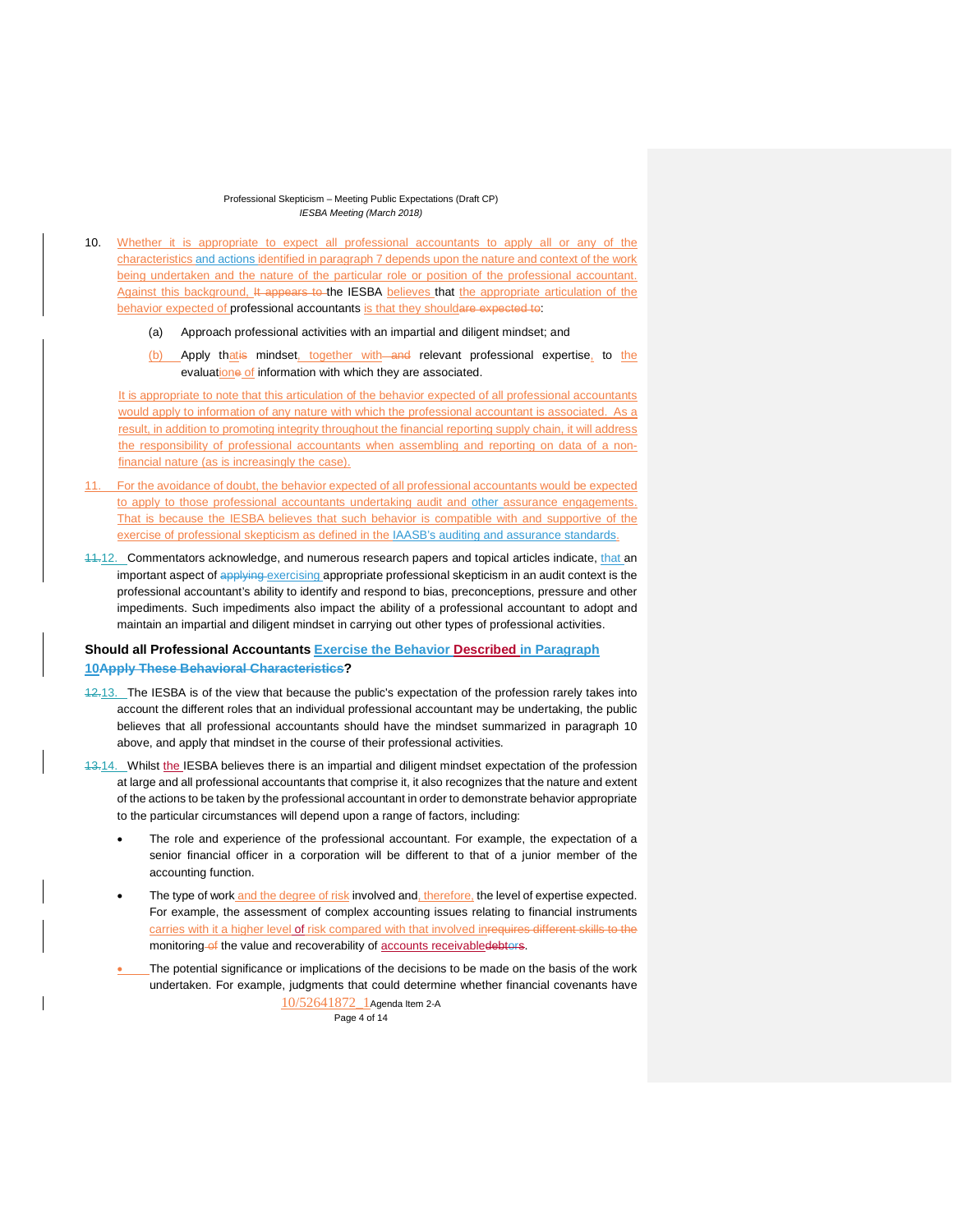been complied with will generally require the application exercise of greater professional judgment than the calculation of gains or losses on investments.

• The competence and/or motivation of the person providing the information being evaluated.

**Should Refinements Changes to the Code and/or Other Actions Outside of the Code be Undertaken to Address Behavioral Characteristics Associated with "Professional Skepticism?"**

14.15. Some commentators have observed that the behavioral characteristics highlighted in this Paper paragraph 10 above are already implicitly embedded in the Code's fundamental principles (see Appendix  $24$ ), principally in Integrity, Objectivity and Professional Competence and Due Care (see Table 1 below). They therefore believe there is no need for additional requirements in the Code.

| н |  |
|---|--|
|   |  |

| <b>Expected Behavior</b><br>identified by Commentators                                                                                                                     | <b>Behavioral characteristics</b><br>expected of all Professional<br>Accountants <sup>13</sup>                                                                                                                                                                            | <b>Related Fundamental</b><br><b>Principles</b>                          |
|----------------------------------------------------------------------------------------------------------------------------------------------------------------------------|---------------------------------------------------------------------------------------------------------------------------------------------------------------------------------------------------------------------------------------------------------------------------|--------------------------------------------------------------------------|
| Obtain<br>and<br>understand<br>information relevant for making<br>reliable judgments based on<br>and<br>circumstances<br>facts<br>known to the professional<br>accountant. | professional expertise<br>and<br>when undertaking professional<br>activities, including applying<br>mindset and relevant<br>this<br>professional expertise<br>to<br>information with<br>evaluate<br>which they are associated.                                            | Impartial and diligent mindset   Professional Competence and<br>Due Care |
| Make informed challenges of<br>views developed by others.                                                                                                                  | Impartial and diligent mindset.                                                                                                                                                                                                                                           | Professional Competence and<br>Due Care                                  |
| Be sensitive to the integrity of<br>information, including the<br>provenance of the information<br>and the appropriateness of its<br>presentation.                         | Impartial and diligent mindset<br>professional<br>and<br>expertise<br>when undertaking professional<br>activities, including applying<br>mindset and relevant<br>this<br>professional<br>expertise<br>to<br>evaluate<br>information<br>with<br>which they are associated. | Integrity<br>Professional Competence and<br>Due Care                     |

<span id="page-4-0"></span> $13$  The other behavior identified by commenters, namely to be alert to potential bias, etc., is usually associated with objectivity as explained in paragraph 12 is intended to be addressed separately.

 $\overline{a}$ 

10/52641872\_1Agenda Item 2-A Page 5 of 14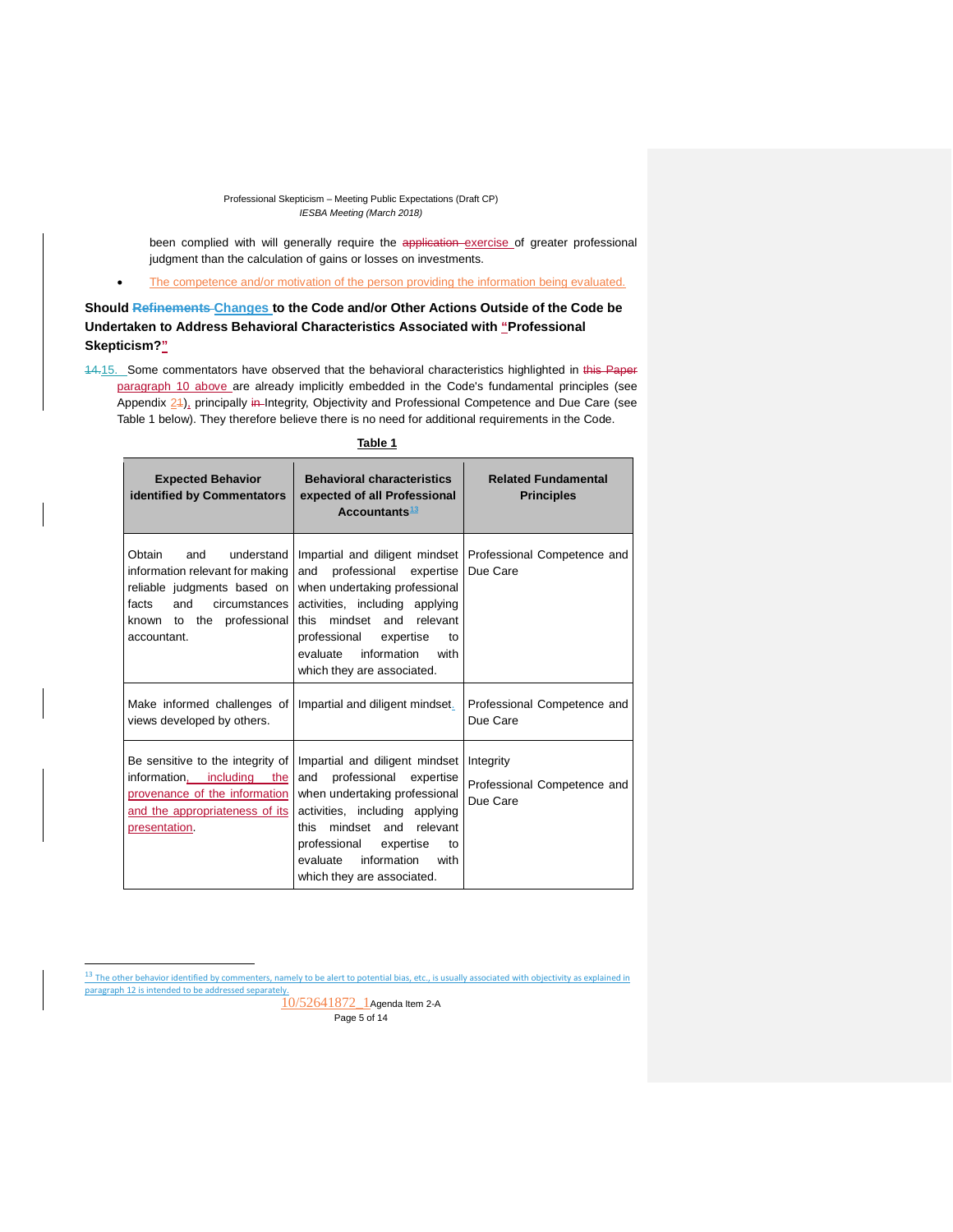| <b>Expected Behavior</b><br>identified by Commentators                                                       | <b>Behavioral characteristics</b><br>expected of all Professional<br>Accountants $13$                                                                                                                              | <b>Related Fundamental</b><br><b>Principles</b>                        |
|--------------------------------------------------------------------------------------------------------------|--------------------------------------------------------------------------------------------------------------------------------------------------------------------------------------------------------------------|------------------------------------------------------------------------|
| Withhold judgment pending<br>thoughtful consideration of all<br>known and relevant available<br>information. | and professional expertise<br>when undertaking professional<br>activities, including applying<br>this mindset and relevant<br>professional expertise to<br>evaluate information with<br>which they are associated. | Impartial and diligent mindset Professional Competence and<br>Due Care |
| Be alert to potential bias or<br>other impediments to the<br>proper application of<br>professional judgment. | Applies professional expertise   Objectivity<br>and identifies and effectively<br>responds to bias.<br>preconceptions and pressure.                                                                                |                                                                        |
| Ability and willingness to stand<br>their ground when facing<br>pressure to do otherwise.                    | Impartial and diligent mindset.                                                                                                                                                                                    | Integrity                                                              |

As noted in paragraph 7, commentators expect professional accountants to be alert to potential bias and other impediments to the proper exercise of professional judgment. That behavior is a component of an impartial and diligent mindset – and is closely linked to the fundamental principle, Objectivity.

- 15.16. The IESBA recognizes that these behavioral characteristics may correlate to or be components of one or more of the Code's existing fundamental principles. Notwithstanding this correlation, there continue to be concerns expressed publicly about the way Pprofessional Sskepticism is applied exercised in the course of audit and other assurance engagements. Furthermore, as described in paragraphs 5-11 above, there is a public expectation that information with which a professional accountant is associated can be relied upon for its intended use, as well as the continuing calls for all professional accountants to approach their work "with professional skepticism". These "expectation gaps" suggest that either:
	- (a) The Code does not contain adequate material in support of the fundamental principles or to establish the behavioral characteristics of a professional accountant; or
	- (b) Professional accountants do not properly understand and adhere to the Code; or
	- (c) Some combination of (a) and (b).

Against this background, the IESBA has been urged to enhance the Code specifically to promote the effective application exercise of "professional skepticism" by all Pprofessional aAccountants.

> 10/52641872\_1Agenda Item 2-A Page 6 of 14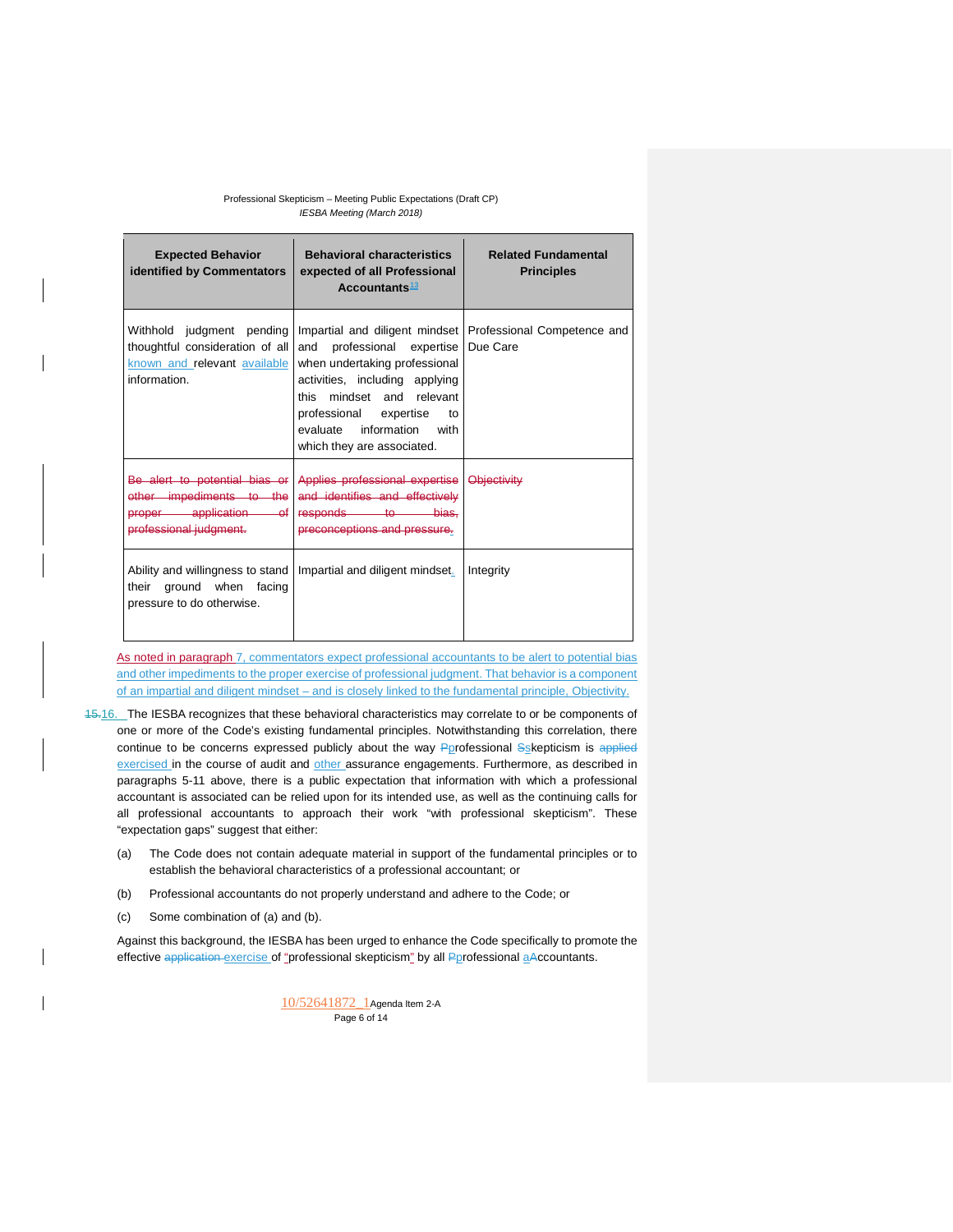16.17. In response, the IESBA has identified a number of different ways in which it might amend or supplement the Code to clarify the behavioral characteristics expected of all Pprofessional Aaccountants summarized in paragraph 10 above and so address stakeholder concerns related to the application exercise of appropriate "professional skepticism." These options are not mutually exclusive. Elements of some-or all of them in combination might be deemed appropriate to address public expectation gaps.

## *Professional Skepticism*

17.18. One option might be to require all Professional Accountants to apply exercise P"professional Sskepticism" in the manner defined in the International Standards on Auditing, namely:

*"An attitude that includes a questioning mind, being alert to conditions which may indicate possible misstatement due to error or fraud, and a critical assessment of the evidence."*

This approach would have the advantage of using an existing definition and terminology that is wellestablished.

However, whilst the definition focuses on "'*an attitude that includes a questioning mind"*, it does so in an audit and assurance context, emphasizing the assurance concepts of '*misstatement*' and '*evidence*', which are not appropriate for general application by all professional accountants.

Furthermore, some commentators contend that if the same term were to be used in a different context it might dilute or otherwise adversely affect the understanding and application of  $P$ *professional* Sskepticism in the context of audit and other assurance engagements, and therefore be detrimental to the public interest.

Another concern is that the requirement to apply exercise Pprofessional Sskepticism, as defined, might affect the nature and extent of the work effort involved in the provision of professional services other than assurance services by professional accountants in public practice—for example, the work effort required in financial statement compilation or tax return preparation might increase.

### *Professional Skepticism Re-defined*

18.19. A second option might be to require all professional accountants to apply exercise "Pprofessional Sskepticism", but to develop a different definition that would be appropriate for all types of professional activity.

If this approach were adopted, the definition of "professional skepticism" would encapsulate the behavioral characteristics described in paragraph 10 above, namelysuch as:

"Approaching professional activities with an impartial and diligent mindset and applying that mindset and relevant professional expertise to the evaluation of information with which they are associated."

For the reasons discussed in paragraph 14, the related application material would need to address the differential expectations of professional accountants depending upon the roles expected of them, their seniority and their experience ('scalability').

This approach is, while attractive because it would use the term most generally used to describe behaviors associated with professional skepticism. However, the IESBA is concerned that it could,

> 10/52641872\_1Agenda Item 2-A Page 7 of 14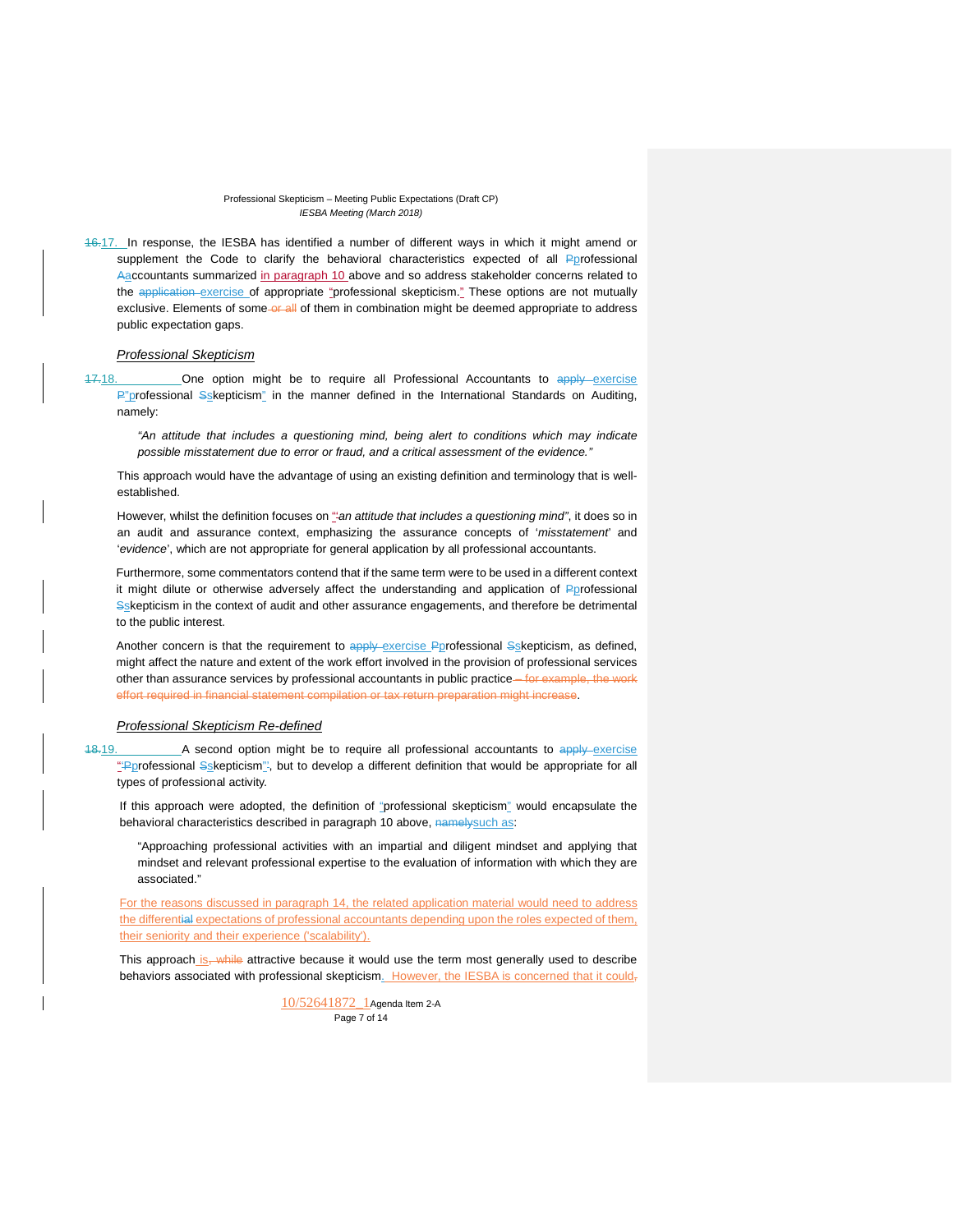risks createing confusion through the use of one term to refer to two different types of behaviors and expectations, namely:

- The behavior required of all professional accountants by the Code $_{57}$  and
- In the case of professional accountants involved in audit or other assurance engagements, the behavior required by the IAASB standards.

That confusion could be exacerbated by the need to introduce application material to address the concept of scalability.

### *Developing Another Term and Definition*

19.20. If it is not considered appropriate to use the term professional skepticism for all Pprofessional Aaccountants, another option might be to develop a different term to use with the definition in paragraph 19, (ii) above.

In search of alternative terms and formulations, the IESBA has considered literature reviews, survey results and other definitions. Appendix  $12$  sets out Definitions and Explanations identified in the course of that review which have been developed for assurance and other contexts.

Because the mindset or attitude of a Pprofessional Aaccountant is a common thread in discussions of the behavior often described as "professional skepticism", examples of a term (other than "professional skepticism") that could be used for a new definition (paragraph 19)based on (ii) above might include 'critical thinking', 'critical analysis' or 'diligent mindset' (or some combination of such  $terms<sup>14</sup>$  $terms<sup>14</sup>$  $terms<sup>14</sup>$ .</u>

#### *Adding Application Material to the Code*

20.21. A fourth option might be to conclude that no new requirements or concepts are required in the Code but rather to develop additional application material to expand upon the concepts underlying the existing fundamental principles. In doing so, the Code would express more explicitly (and with examples) the behavior expected of all Pprofessional Aaccountants. The behavioral characteristics required include critical thinking, challenging mindset, and moral courage<sup>[15](#page-7-1)</sup>.

The objective would be to address the fact that, although implicitly embedded in the Code, the key behavioral characteristics that underpin "professional skepticism" in the broader context do not currently have sufficient profile, or the focus necessary, to promote the behavior sought.

*Adding Requirements and/or Application Material to address Bias, Preconception, Pressure and Other Impediments.* 

Bias, preconception, and pressure are dealt with in different parts of the Code but the discussion of impediments is limited. The IESBA believes that it should consider developing material to increase awareness of these and other impediments, and how they should be addressed.

<span id="page-7-1"></span><span id="page-7-0"></span>14 Some have suggested that the term 'critical thinking' should be avoided as that concept is an element of the definition of professional scepticism in the International Standards on Auditing. They therefore support the use of the term 'diligent' as it carries with it the Others support the use of the term of the term of the term in the term of the term in the term to understand and evidence. 15 See ICAS, "Moral [Courage,"](https://www.icas.com/ethics/moral-courage) Power of One series

10/52641872 1Agenda Item 2-A Page 8 of 14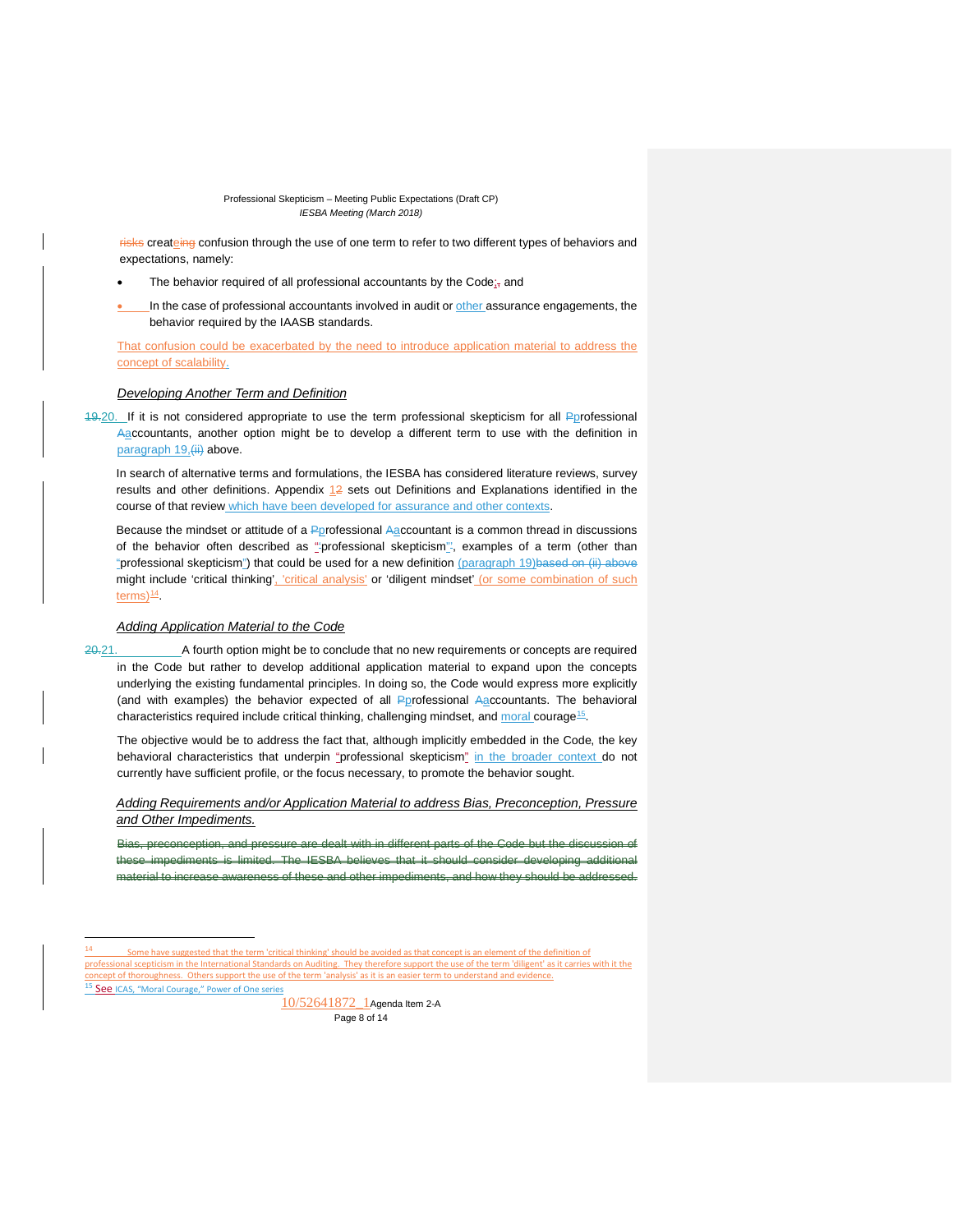Bias<del>, preconception,</del> and pressure are dealt with in different parts of the Code but the discussion of these impediments is limited. The IESBA believes that it should consider developing additional material to increase awareness of these and other impediments, and how they should be addressed. This material would be independent of any new definition and/or application material to address the behavior described in paragraph 10.

## *Further Considerations*

- 21.23. Irrespective of how the IESBA might refine revise the Code or otherwise undertake activities to address the issues discussed in this Consultation Paper, the change in behavior sought by commentators will only be achieved if those initiatives are supported by appropriate education and training developments. The IESBA is committed to coordinating its work with the IAASB and IAESB as it progresses this initiative.
- 22.24. In this regard, Tthe IESBA is, therefore, discussing with the IAESB the eEducation and training that may beare required to support the behavior that contemplated by this Consultation Paper, including, in particular, to enhance professional skills in such areas as:
	- uUnderstanding and being alert to personal traits and, motivations, including and biases, and other impediments to the exercise of professional judgment.
	- $\bullet$  eEnhanced business acumen.
	- ilnterviewing/questioning.
	- iInterrogating data.,
	- eEvaluating the information gained from observation<sub>-</sub>and
	- **p**Problem solving.

## **IV. Responding to this Consultation paper**

- 23.25. *[Placeholder with information about planned June-July 2018 global roundtables in Europe, North America and Asia.]*
- 24.26. Respondents will be asked to respond to the following questions:

| Question 1 | Paragraph 5, Do you agree with the premise that a key factor affecting public trust in |
|------------|----------------------------------------------------------------------------------------|
|            | the profession is whether information with which a Pprofessional Aaccountant is        |
|            | associated can be relied upon for its intended use?                                    |
| Question 2 | Paragraph 10, Do you agree with the summary of behaviorsal characteristics             |
|            | associated with public expectations of professional accountants? Are there             |
|            | behavioral characteristics that should be included or excluded from the summary?       |
| Question 3 | Paragraphs 132 and 143. Do you agree that the mindset and behaviorsal                  |
|            | characteristics described in paragraph 10 should be expected of all professional       |
|            | accountants? If not, why not?                                                          |
|            | $10/52641872$ Agenda Item 2-A                                                          |
|            | Page 9 of 14                                                                           |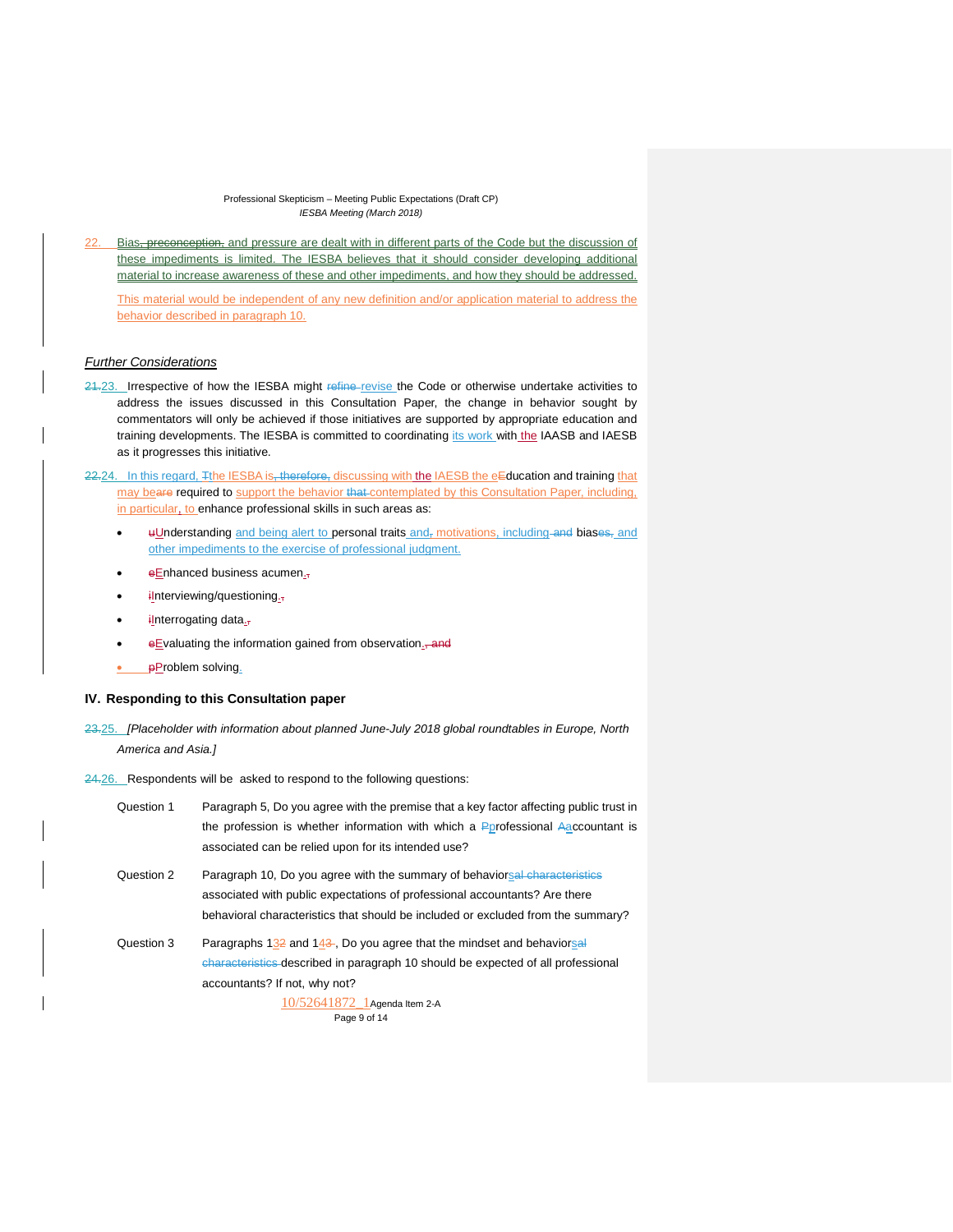- Question 4 Paragraph 165, Do you believe the fundamental principles included in the existing Code and related application material are sufficient to support the behaviors associated with the application exercise of appropriate "professional skepticism?"
- Question 5 Paragraph 186 (i), Do you believe professional skepticism, as defined in International Standards on Auditing, would be the appropriate term to use?

Question  $6(a)$  Paragraph  $196$  (ii),

- (a) Do you believe "professional skepticism", as re-defined in paragraph 196 (ii), would be the appropriate term to use?Do you believe that the Code should retain/use the term "professional skepticism" but develop a new definition?
- (b) If so, do you support a new definition along the lines set out in paragraph 19?
- Question 7 Paragraph 2016 (iii), Would you support an alternative term to 'professional skepticism' - such as 'critical thinking', 'critical anlaysisanalysis' or 'diligent mindset? If not, what other term(s), if any, would you suggest which focusses on the mindset to be applied by all pProfessional Aaccountants?
- Question 8 Paragraph 2146 (iv), Should the Code include IESBA develop additional material, whether in the Code or otherwise, application or other material to highlight the importance of applying the behavioral characteristics and relevant professional skills as described? If yes, please suggest the type of application material that in your view would be the most meaningful to enhance the understanding of these behavioral characteristics and professional skills.
- Question 9 Paragraph  $\frac{2246 (v)}{v}$ , Should the Code include application or other material to increase awareness of biases, preconceptions, pressure and other impediments to the approaching professional activities with an impartial and diligent mindset and applying exercising appropriate professional skepticism in the circumstances -? If yes, please suggest the type of materials that in your view would be the most meaningful to help professional accountants understand how bias, preconception, and pressure and other impediments might influence their work.

10/52641872\_1Agenda Item 2-A Page 10 of 14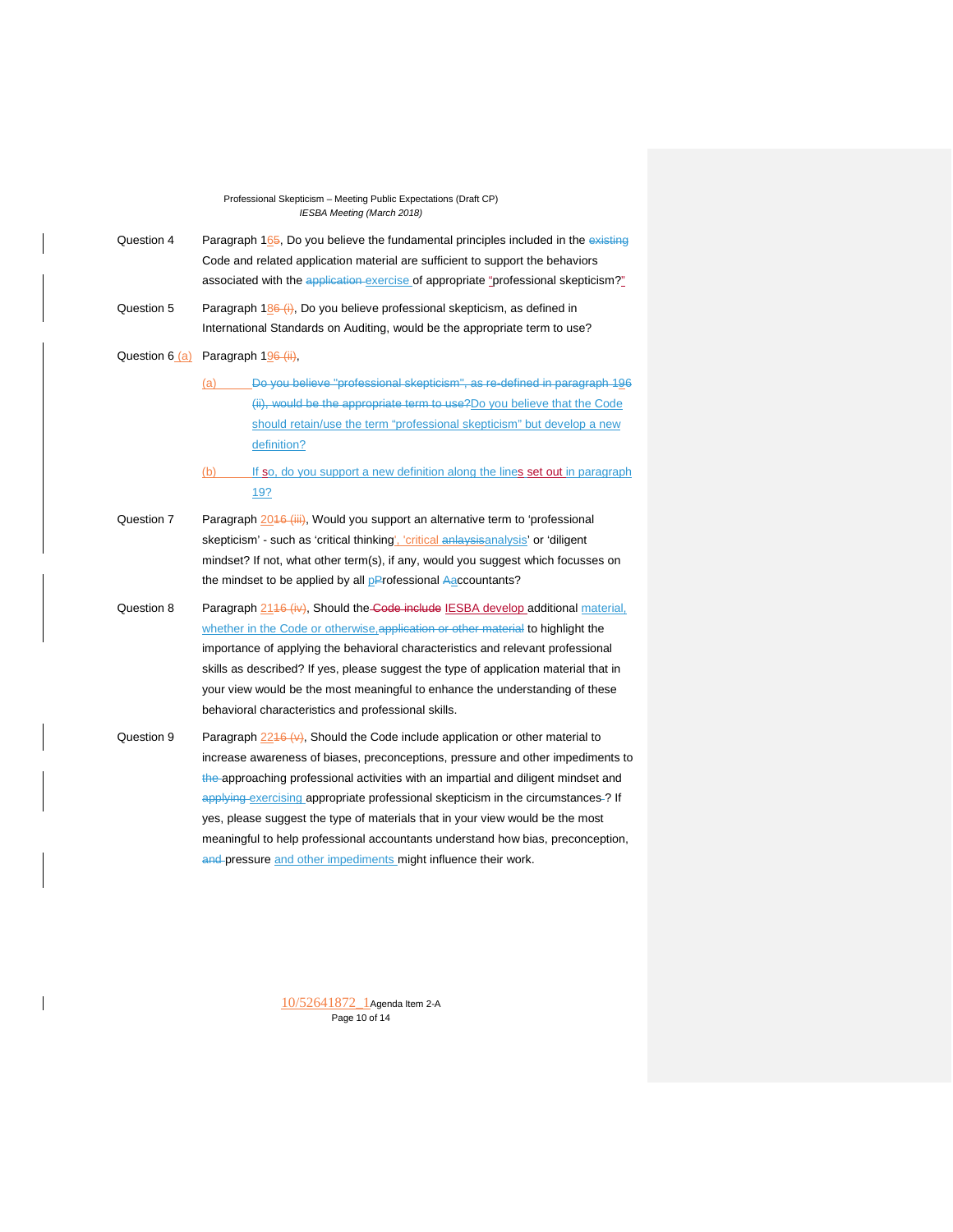# **Appendix 12**

# **Definitions and Explanations Drawn from a Review of Definitions and Survey Results**

| Organization      | <b>Approach to Professional Skepticism</b>                                                                                                                                                                                                                                                                                                                                                                                                                                                                                                                                                                                                                                                                                                                                                                                                              |
|-------------------|---------------------------------------------------------------------------------------------------------------------------------------------------------------------------------------------------------------------------------------------------------------------------------------------------------------------------------------------------------------------------------------------------------------------------------------------------------------------------------------------------------------------------------------------------------------------------------------------------------------------------------------------------------------------------------------------------------------------------------------------------------------------------------------------------------------------------------------------------------|
| <b>AICPA</b>      | Professional skepticism is an attitude that includes a questioning mind and a critical<br>assessment of audit evidence. The auditor uses the knowledge, skill, and ability<br>called for the profession of public accounting to diligently perform, in good faith and<br>with integrity, the gathering and objective evaluation of evidence. (AU 230.07)                                                                                                                                                                                                                                                                                                                                                                                                                                                                                                |
| <b>CPA Canada</b> | In CPA Canada's publication "The Chartered Professional Accountant Competency<br>Map," the CPA Enabling Competencies include: 1.2.3 Maintains objectivity,<br>independence in mental attitude, and professional skepticism.<br>Click here to link to the competency map.                                                                                                                                                                                                                                                                                                                                                                                                                                                                                                                                                                                |
| <b>IAASB</b>      | Given its remit, the IAASB defines the term focusing on those who practice in audit<br>and assurance. For example, the International Standards on Auditing (ISA 200)<br>define professional skepticism as follows:<br>An attitude that includes a questioning mind, being alert to conditions which may<br>indicate possible misstatement due to error or fraud, and a critical assessment of<br>evidence.                                                                                                                                                                                                                                                                                                                                                                                                                                              |
| <b>IAESB</b>      | IES 4. "Initial Professional Development - Professional Values, Ethics, and<br>Attitudes," identifies "professional skepticism and professional judgment" as a<br>competency area at the intermediate level of proficiency. In doing so, it uses the<br>IAASB definition of professional skepticism, acknowledges that the IAASB definition<br>is limited to audit, assurance and related service engagements, and goes on to state<br>that within IES 4, Professional Skepticism (and professional judgment) are to be<br>interpreted as applying to the broader context of a role as a Porofessional<br>Aaccountant.<br>IES 4 goes on to acknowledge that achieving learning objectives in Professional<br>Skepticism and PJ may extend across several different courses of subjects, none<br>of which may be devoted solely to that competency area. |

10/52641872\_1Agenda Item 2-A Page 11 of 14

 $\overline{1}$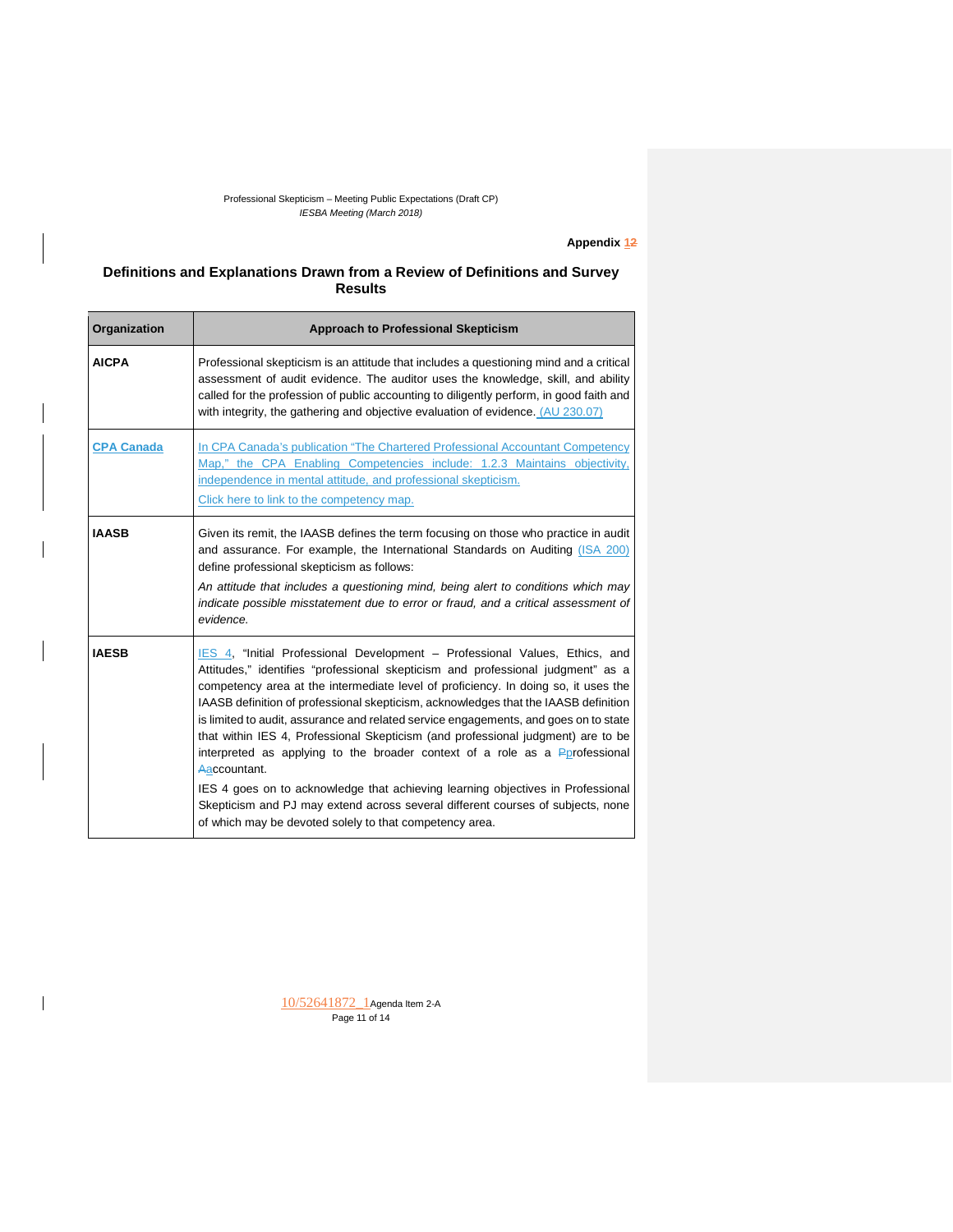| Organization                                                                                                  | <b>Approach to Professional Skepticism</b>                                                                                                                                                                                                                                                                                                                                                                                                                                                                                                                                                                                                                                                                              |
|---------------------------------------------------------------------------------------------------------------|-------------------------------------------------------------------------------------------------------------------------------------------------------------------------------------------------------------------------------------------------------------------------------------------------------------------------------------------------------------------------------------------------------------------------------------------------------------------------------------------------------------------------------------------------------------------------------------------------------------------------------------------------------------------------------------------------------------------------|
| <b>ICAEW</b>                                                                                                  | On its website in a section titled "How to Become a Chartered Accountant" the<br>ICAEW describes Ethics and Professional Skepticism as follows: Ethics is<br>integrated throughout the ACA qualification to develop students' capabilities. It's<br>about identifying ethical dilemmas, understanding the implications and behaving<br>appropriately. So as an ICAEW Chartered Accountant, working in a world of scrutiny<br>and accountability, you'll always know how to make the right decisions and justify<br>them.<br>The webpage goes on to describe professional skepticism as "an attitude that<br>includes a questioning mind and being watchful of conditions that may indicate<br>possible error or fraud." |
| <b>ICAEW</b><br><b>ACCA Global</b><br><b>OAG Canada</b><br><b>AUASB-</b><br><b>Australia</b><br><b>CA ANZ</b> | An attitude that includes a questioning mind, being alert to conditions which may<br>indicate possible misstatement due to error or fraud, and a critical assessment of<br>evidence.                                                                                                                                                                                                                                                                                                                                                                                                                                                                                                                                    |
| <b>IMA</b>                                                                                                    | Strategic Finance magazine, June 2, 2017, "Improving Critical Thinking Through<br>Data Analysis"<br>"Critical thinking is a matter of thinking that employs curiosity, creativity, skepticism,<br>analysis, and logic where:<br>Curiosity means wanting to learn,<br>Creativity means viewing information from multiple perspectives,<br>Skepticism means maintaining a "trust but verify" mindset,<br>Analysis means systematically examining and evaluating evidence, and<br>Logic means reaching well founded conclusions.                                                                                                                                                                                           |
| <b>PCAOB</b>                                                                                                  | In its auditing standards (AS 1015), the PCAOB states the following:<br>Professional skepticism is an attitude that includes a questioning mind and a critical<br>assessment of audit evidence. The auditor uses the knowledge, skill, and ability<br>called for by the profession of public accounting to diligently perform, in good faith<br>and with integrity, the gathering and objective evaluation of evidence.                                                                                                                                                                                                                                                                                                 |

 $\begin{array}{c} \hline \end{array}$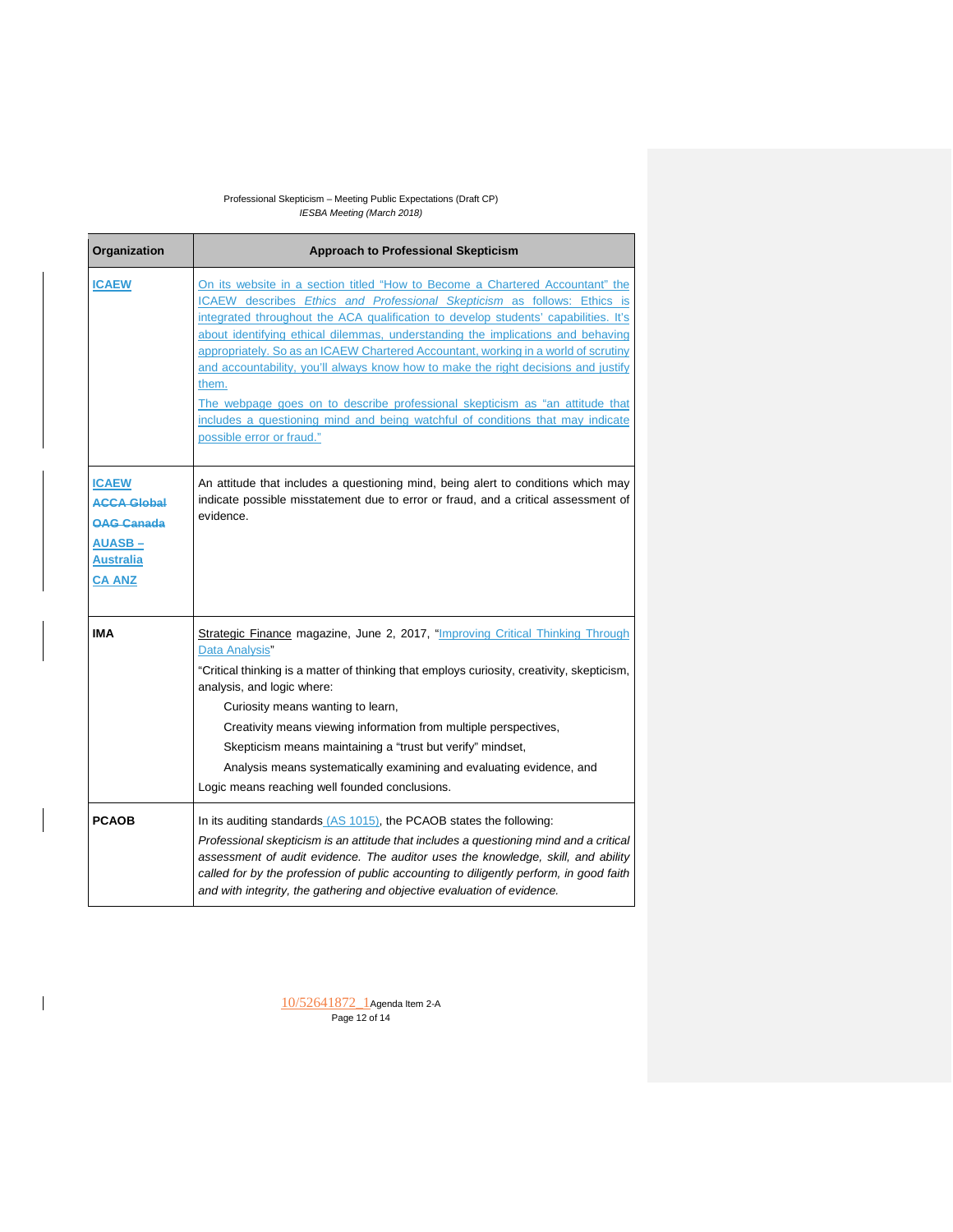| Organization | <b>Approach to Professional Skepticism</b>                                                                                                                                                                                                                                                                                                                                                                                                                                                                                                                                                                                                                                                                                                                                                                                                                                                                                                                                                                                                                                                                                                                                                                                                                                                                                                                                                                                                                                        |
|--------------|-----------------------------------------------------------------------------------------------------------------------------------------------------------------------------------------------------------------------------------------------------------------------------------------------------------------------------------------------------------------------------------------------------------------------------------------------------------------------------------------------------------------------------------------------------------------------------------------------------------------------------------------------------------------------------------------------------------------------------------------------------------------------------------------------------------------------------------------------------------------------------------------------------------------------------------------------------------------------------------------------------------------------------------------------------------------------------------------------------------------------------------------------------------------------------------------------------------------------------------------------------------------------------------------------------------------------------------------------------------------------------------------------------------------------------------------------------------------------------------|
| <b>SAICA</b> | In a competency framework for entry into the profession, SAICA defines Pervasive<br>Qualities and Skills, which describes skills in three categories: ethical behavior and<br>professionalism, personal attributes, and professional skills. While the framework<br>does not use the term "professional skepticism" many of the skills included in the<br>three categories include the skills this paper describes as professional skepticism.<br>Click here for a link to the competency framework.                                                                                                                                                                                                                                                                                                                                                                                                                                                                                                                                                                                                                                                                                                                                                                                                                                                                                                                                                                              |
| UK FRC       | The UK FRC has adopted the IAASB's definition of Professional Skepticism in its<br>ISAs (UK and Ireland). The UK FRC also published a paper in 2012 on Professional<br>Skepticism and its relation to audit quality. The paper examines the Greek roots of<br>skepticism, discussing doubt and how doubt stimulates challenge and inquiry, and<br>withholds judgment about the truth. It compares P"professional Sskepticism" with<br>scientific skepticism, noting that scientific skepticism is typically not subject to<br>external influences, human error, and fraud - as are audits. The paper concludes<br>by suggesting that an appropriately skeptical auditor:<br>1 <sub>1</sub><br>Applies a critical appraisal of management's assertions, actively looking for<br>risks of material misstatement.<br>2.<br>Develops a high degree of knowledge of the entity's business and its<br>environment.<br>3.<br>Makes informed challenge of consensus views and considers the possible<br>incidence of low probability high impact events.<br>$\overline{4}$ .<br>Considers if there is evidence to contradict management's assertions.<br>Has strong skills in making evidence-based judgments.<br>5.<br>6.<br>Approaches and documents audit judgments and review processes in a<br>manner that facilitates challenge, and demonstrates the rigor of the challenge.<br>7.<br>Documents not only the auditor's conclusions, but also the rationale for the<br>conclusions. |

10/52641872\_1Agenda Item 2-A Page 13 of 14

 $\overline{\phantom{a}}$ 

 $\overline{\phantom{a}}$